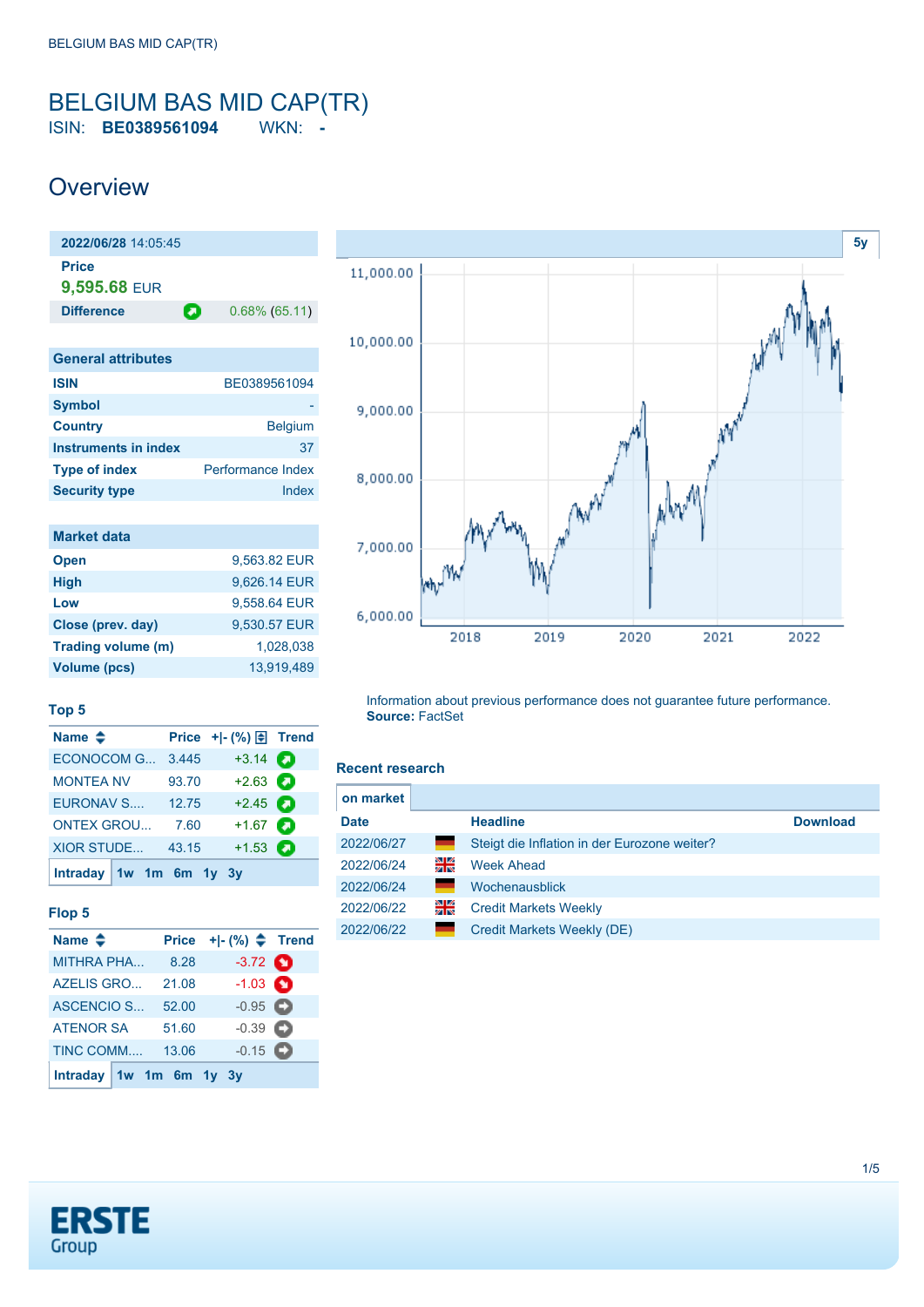| <b>Futures and Options</b> |  |
|----------------------------|--|
| <b>Related Futures</b>     |  |
| <b>Related Options</b>     |  |

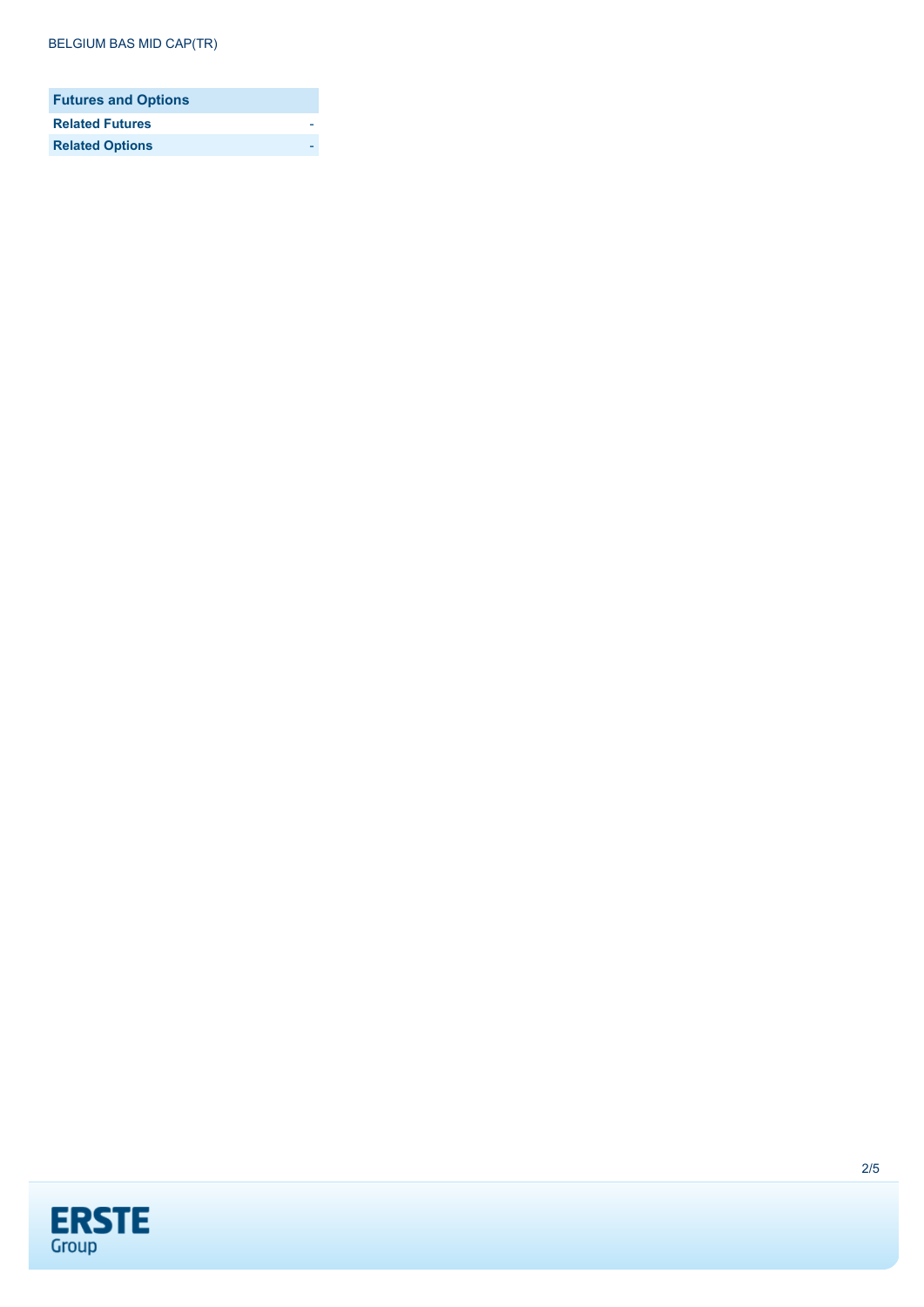# Details

**2022/06/28** 14:05:45 **Price**

**9,595.68** EUR

**Difference 0.68% (65.11)** 

| <b>General attributes</b> |                |
|---------------------------|----------------|
| <b>ISIN</b>               | BE0389561094   |
| <b>Symbol</b>             |                |
| <b>Country</b>            | <b>Belgium</b> |
| <b>Security type</b>      | Index          |
| Instruments in index      | 37             |

|  | <b>Market data</b> |  |
|--|--------------------|--|
|  |                    |  |

| 9,563.82 EUR |
|--------------|
| 9,626.14 EUR |
| 9,558.64 EUR |
| 9,530.57 EUR |
| 1,028,038    |
| 13.919.489   |
|              |

### **Performance and Risk**

|                   | 6m        | 1v       | 3v                          |
|-------------------|-----------|----------|-----------------------------|
| Perf $(\%)$       | $-9.15\%$ | $-1.78%$ | $+28.46%$                   |
| Perf (abs.)       |           |          | $-960.43 -173.14 +2.111.72$ |
| <b>Beta</b>       |           |          |                             |
| <b>Volatility</b> | 20.39     | 16.69    | 17.53                       |



Information about previous performance does not guarantee future performance. **Source:** FactSet

| <b>Price data</b>                           |                            |
|---------------------------------------------|----------------------------|
| Ø price 5 days   Ø volume 5 days (pcs.)     | 9,386.79 EUR (2,303,912)   |
| Ø price 30 days   Ø volume 30 days (pcs.)   | 9,708.29 EUR (2,343,072)   |
| Ø price 100 days   Ø volume 100 days (pcs.) | 10,016.32 EUR (3,182,362)  |
| Ø price 250 days   Ø volume 250 days (pcs.) | 10,145.65 EUR (2,836,822)  |
| <b>YTD High   date</b>                      | 10,920.62 EUR (2022/01/05) |
| <b>YTD Low   date</b>                       | 9,148.62 EUR (2022/06/16)  |
| 52 Weeks High   date                        | 10,920.62 EUR (2022/01/05) |
| 52 Weeks Low   date                         | 9,148.62 EUR (2022/06/16)  |

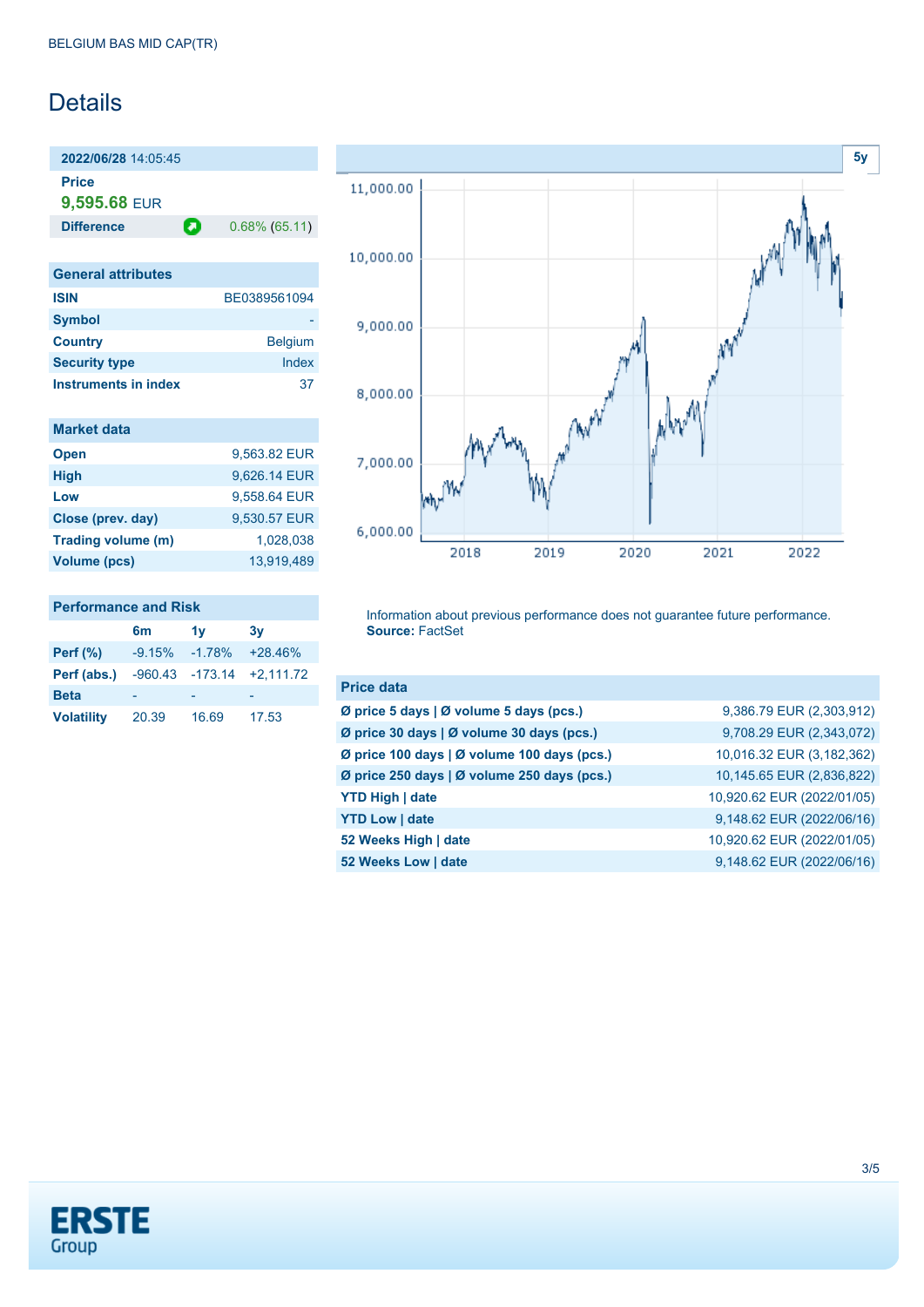# **Composition**

| Name $\triangle$<br><b>ISIN</b>                      | <b>Price</b> | Diff % $\triangleq$<br>$Diff +/-$ | Performance $\triangle$ | <b>Date</b><br><b>Time</b> | Turnover Pc. ♦<br>Turnover Money $\div$ |
|------------------------------------------------------|--------------|-----------------------------------|-------------------------|----------------------------|-----------------------------------------|
| <b>AGFA-GEVAERT NV</b><br>BE0003755692               | 3.68         | 0.55%<br>0.02                     |                         | 22/06/28<br>13:43:27       | 18,714<br>68,752.00                     |
| ASCENCIO S.C.A.<br>BE0003856730                      | 52.00        | $-0.95%$<br>$-0.50$               |                         | 22/06/28<br>13:58:36       | 1,173<br>61,112.00                      |
| <b>ATENOR SA</b><br>BE0003837540                     | 51.60        | $-0.39%$<br>$-0.20$               |                         | 22/06/28<br>13:54:51       | 438<br>22,652.00                        |
| <b>AZELIS GROUP N.V.</b><br>BE0974400328             | 21.08        | $-1.03%$<br>$-0.22$               |                         | 22/06/28<br>14:04:56       | 14,633<br>310,858.00                    |
| <b>BARCO N.V.</b><br>BE0974362940                    | 21.04        | 1.35%<br>0.28                     |                         | 22/06/28<br>14:03:27       | 20,012<br>418,471.00                    |
| <b>BEFIMMO S.A.</b><br>BE0003678894                  | 47.25        | 0.11%<br>0.05                     |                         | 22/06/28<br>13:45:56       | 3,096<br>146,303.00                     |
| <b>BEKAERT N.V.</b><br>BE0974258874                  | 33.06        | 0.06%<br>0.02                     |                         | 22/06/28<br>14:04:57       | 36,997<br>1,228,588.00                  |
| <b>BPOST S.A.</b><br>BE0974268972                    | 5.715        | 0.18%<br>0.01                     |                         | 22/06/28<br>14:04:41       | 61.685<br>350,726.00                    |
| <b>BREDERODE S.A.</b><br>LU1068091351                | 93.50        | 1.30%<br>1.20                     |                         | 22/06/28<br>13:56:52       | 3,599<br>334,727.00                     |
| <b>CARE PROPERTY INVESTMENT</b><br>BE0974273055      | 24.50        | 0.20%<br>0.05                     |                         | 22/06/28<br>14:02:19       | 4,009<br>98,102.00                      |
| CIE D'ENTERPRISES CFE S.A<br>BE0003883031            | 103.80       | 0.19%<br>0.20                     |                         | 22/06/28<br>14:05:49       | 3,992<br>414,379.00                     |
| CIE IMMOBILIÈRE DE BELGIQ<br>BE0003599108            | 60.40        | 0.50%<br>0.30                     |                         | 22/06/28<br>14:04:13       | 651<br>39,329.00                        |
| <b>COMPAGNIE DU BOIS SAUVAGE</b><br>BE0003592038     | 338.00       | 1.50%<br>5.00                     |                         | 22/06/28<br>13:25:12       | 42<br>14,164.00                         |
| <b>DECEUNINCK N.V.</b><br>BE0003789063               | 2.32         | 0.43%<br>0.01                     |                         | 22/06/28<br>14:03:42       | 27,342<br>63,490.00                     |
| <b>ECONOCOM GROUP SA</b><br>BE0974313455             | 3.445        | 3.14%<br>0.11                     |                         | 22/06/28<br>13:58:54       | 324,026<br>1,116,663.00                 |
| <b>EURONAV S.A.</b><br>BE0003816338                  | 12.14        | 2.45%<br>0.29                     |                         | 22/06/28<br>13:48:08       | 194,575<br>2,356,033.00                 |
| EVS BROADCAST EQUIPMENT S<br>BE0003820371            | 22.65        | 0.89%<br>0.20                     | ┋                       | 22/06/28<br>14:05:03       | 11,508<br>261,301.00                    |
| FAGRON N.V.<br>BE0003874915                          | 17.56        | 0.52%<br>0.09                     |                         | 22/06/28<br>13:43:15       | 14.498<br>253,238.00                    |
| <b>GIMV</b><br>BE0003699130                          | 53.50        | 0.19%<br>0.10                     |                         | 22/06/28<br>13:45:02       | 1,368<br>73,230.00                      |
| <b>HOME INVEST BELGIUM S.A.</b><br>BE0974409410      | 22.23        | 0.79%<br>0.18                     | I                       | 22/06/28<br>14:05:18       | 4,791<br>107,308.00                     |
| <b>INTERVEST OFFICES &amp; WAREH</b><br>BE0003746600 | 25.85        | 1.37%<br>0.35                     | Ī                       | 22/06/28<br>14:04:55       | 6,125<br>157,346.00                     |
| ION BEAM APPLICATIONS S.A<br>BE0003766806            | 15.20        | $0.00\%$<br>0.00                  |                         | 22/06/28<br>13:34:57       | 5,789<br>87,991.00                      |
| <b>KINEPOLIS GROUP</b><br>BE0974274061               | 47.40        | 0.30%<br>0.14                     |                         | 22/06/28<br>13:56:35       | 2,242<br>106,328.00                     |
| <b>LOTUS BAKERIES NV</b><br>BE0003604155             | 5,120.00     | $0.00\%$<br>0.00                  |                         | 22/06/28<br>13:59:48       | 129<br>659,120.00                       |
| <b>MELEXIS N.V.</b><br>BE0165385973                  | 72.45        | 0.56%<br>0.40                     |                         | 22/06/28<br>14:03:00       | 12,926<br>937,349.00                    |